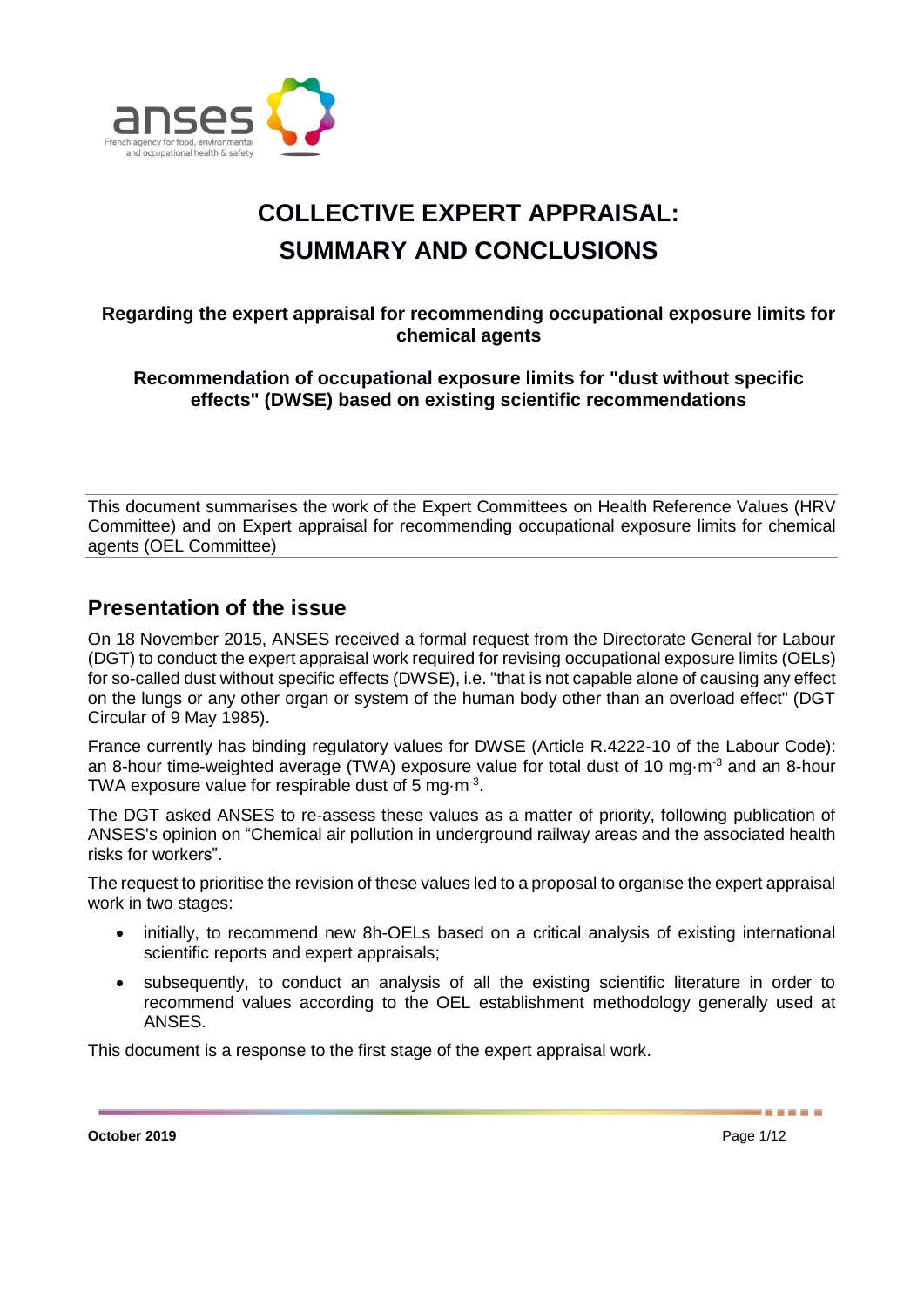# **Scientific background**

The French system for establishing OEL values has three clearly distinct phases:

- independent scientific expert appraisal (the only phase entrusted to the Agency);
- proposal by the Ministry of Labour of a draft regulation for the establishment of limit values, which may be binding or indicative;
- stakeholder consultation during the presentation of the draft regulation to the French Steering Committee on Working Conditions (COCT). The aim of this phase is to discuss the effectiveness of the limit values and if necessary to determine a possible implementation timetable, depending on any technical and economic feasibility problems.

The organisation of the scientific expertise phase required for the establishment of Occupational Exposure Limits (OELs) was entrusted to AFSSET in the framework of the 2005-2009 Occupational Health Plan (PST) and then to ANSES after AFSSET and AFSSA merged in 2010.

Occupational exposure limits, as proposed by the Committee , according to its derivation methodology, are concentration levels of pollutants in workplace atmospheres that should not be exceeded over a determined reference period and below which the risk of impaired health is negligible. Although reversible physiological changes are sometimes tolerated, no organic or functional damage of an irreversible or prolonged nature is accepted at this level of exposure for the large majority of workers. These concentration levels are determined by considering that the exposed population (workers) is one that excludes both children and the elderly.

These concentration levels are determined by the Committee experts based on information available from epidemiological, clinical, animal toxicology studies, etc. Identifying concentrations that are safe for human health generally requires adjustment factors to be applied to the values identified directly by the studies. These factors take into account a number of uncertainties inherent in the extrapolation process conducted as part of an assessment of the health effects of chemicals on humans.

The Committee recommends the use of three types of values:

- 8-hour occupational exposure limit (8h-OEL): this corresponds to the limit of the timeweighted average (TWA) of the concentration of a chemical in the air of a worker's breathing zone over the course of an 8-hour shift. In the current state of scientific knowledge (in toxicology, medicine, epidemiology, etc.), the 8h-OEL is designed to protect workers exposed regularly and for the duration of their working lives from the medium- and long-term health effects of the chemical in question;
- short-term exposure limit (STEL): this corresponds to the limit of the time-weighted average (TWA) of the atmospheric concentration of a chemical in the workers' breathing zone over a 15-minute reference period during the peak of exposure, irrespective of its duration. It aims to protect workers from adverse health effects (immediate or short-term toxic effects such as irritation phenomena) due to peaks of exposure;
- ceiling value: this is the limit of the atmospheric concentration of a chemical in the worker's breathing zone that should not be exceeded at any time during the working period. This value is recommended for substances known to be highly irritating or corrosive or likely to cause serious potentially irreversible effects after a very short period of exposure.

These three types of values are expressed:

- either in mg $\cdot$ m<sup>-3</sup>, i.e. in milligrams of chemical per cubic metre of air and in ppm (parts per million), i.e. in cubic centimetres of chemical per cubic metre of air, for gases and vapours;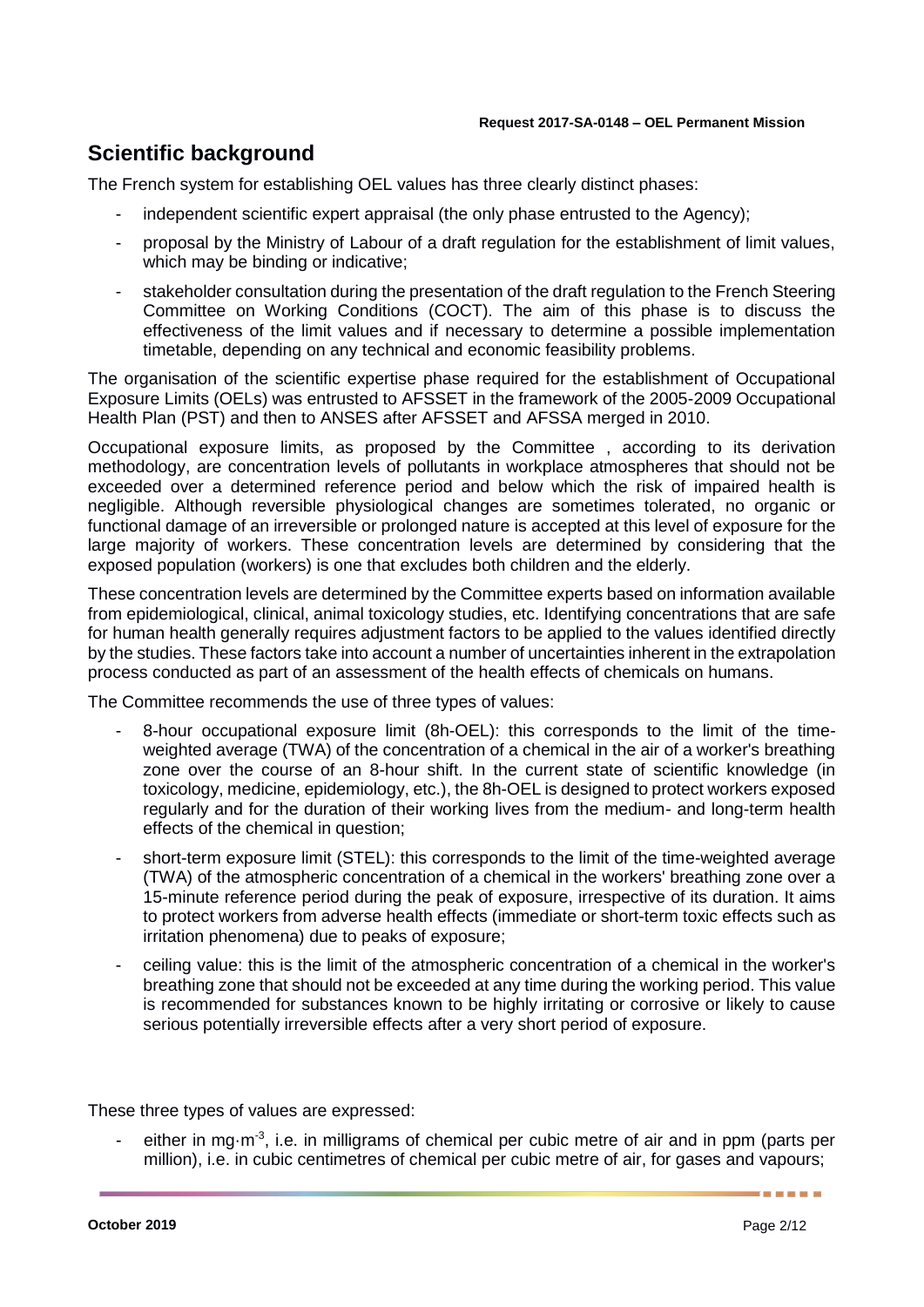- or in mg $\cdot$ m<sup>-3</sup> only, for liquid and solid aerosols;
- or in f $\cdot$ cm<sup>-3</sup>, i.e. in fibres per cubic centimetre for fibrous materials.

The 8h-OEL may be exceeded for short periods during the working day provided that:

- the weighted average of values over the entire working day is not exceeded;
- the value of the STEL, when it exists, is not exceeded.

In addition to the OELs, the Committee assesses the need to assign a "skin" notation, when significant penetration through the skin has been identified (ANSES, 2014). This notation indicates the need to consider the dermal route of exposure in the exposure assessment and, where necessary, to implement appropriate preventive measures (such as wearing protective gloves). Skin penetration of substances is not taken into account when determining the atmospheric limit levels, yet can potentially cause health effects even when the atmospheric levels are respected.

The Committee also assesses whether or not it is necessary to assign a "noise" notation, indicating a risk of hearing impairment in the event of co-exposure to noise and the substance below the recommended exposure limits, to enable preventionists to implement appropriate measures (collective, individual and medical).

The Committee also evaluates the applicable reference methods for measuring exposure levels in workplace atmospheres. The quality of these methods and their applicability to the measurement of exposure levels for comparison with an OEL are assessed, particularly with regards to their compliance with the performance requirements in the NF-EN 482 Standard and their level of validation.

# **Organisation of the expert appraisal**

ANSES entrusted examination of this request to the Expert Committee on Expert appraisal for recommending occupational exposure limits for chemical agents (OEL Committee) and then to the Expert Committee on Health Reference Values (HRV Committee).

The methodological and scientific aspects of the expert appraisal work were regularly submitted to the OEL Committee.

The report produced takes into account the comments and additional information provided by the members of the Committees.

This expert appraisal was therefore conducted by a group of experts with complementary skills. It was carried out in accordance with the French Standard NF X 50-110 "Quality in Expertise Activities".

# **Prevention of risks of conflicts of interest**

ANSES analyses the links of interest declared by the experts prior to their appointment and throughout the work, in order to avoid potential conflicts of interest with regard to the matters dealt with as part of the expert appraisal.

The experts' declarations of interests are made public *via* the ANSES website (www.anses.fr).

# **Description of the method**

For the part relating to the recommendation of values:

. . . . . .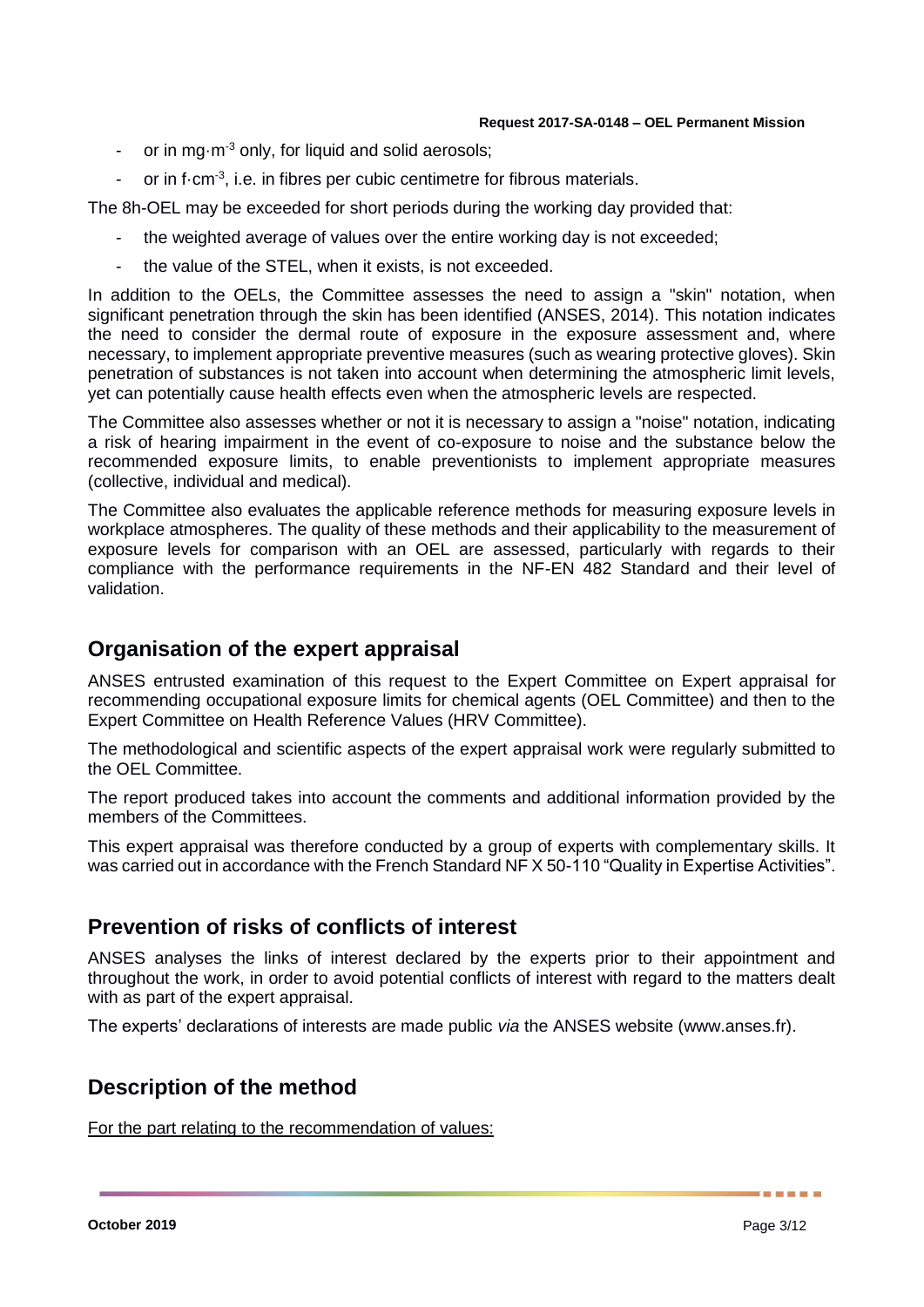A summary report was prepared by one of the experts and submitted to the Expert Committees, which made comments and further additions. Several ANSES employees also contributed to this work and were responsible for scientific coordination of the different expert groups.

This document is a response to the first phase of the expert appraisal work. It is based on an inventory of the scientific reports and collective expert appraisals available as of April 2017, with the aim of selecting OELs that can be put forward on the basis of existing scientific recommendations without a complete literature search being carried out; the publications cited in this report to enable the issues to be understood were also referenced in the expert documents analysed.

The collective expert appraisal work and its conclusions and recommendations for the health effects part were adopted on 22/03/2019 by the HRV Committee.

This collective expert appraisal work and the summary report were submitted to public consultation from 13/05/2019 to 13/07/2019. The people or organizations who contributed to the public consultation are listed in appendix 4 of the report (only available in French). The comments received were reviewed by the Committee on Health Reference Values (term of office 2017-2020) who finally adopted this version on the 17/10/2019.

# **Result of the collective expert appraisal on the recommendation for OELs based on existing scientific recommendations**

## Definition and physico-chemical data

Dust without specific effects (DWSE) is defined as dust with no effects other than those resulting from the consequences of lung overload, where no other specific effect could be demonstrated. Other dust and, more generally, other substances excluded from the criteria for defining DWSE are then subject to specific OELs.

The particles covered by the DWSE definition have the following characteristics:

- Insolubility or very low solubility. By convention, a compound is considered "practically insoluble" or insoluble if its solubility is proportionately less than 1/10,000 (CRC, 2016);
- Surface property: DWSE does not have surface activity (e.g. oxidoreductive or catalytic properties such as the generation of reactive oxygen species, ROS);
- In particular, it is neither cytotoxic, genotoxic, radioactive, immunogenic or chemically reactive in lung tissue, but may cause indirect genotoxicity via an inflammatory process (ILSI, 2000);
- Form: particulate and not fibrous;
- Size: excludes ultrafine particles, aggregates and agglomerates of nanometric particles, even if they have the same chemical composition as the DWSE.

It should be stressed that this dust is considered to be DWSE if it has not been possible to demonstrate that it has a specific effect: for a given substance, it is therefore a provisional classification that may be revised if specific effects are demonstrated. This classification does not exclude the possibility that a given substance may have more pronounced effects than another one (e.g. respiratory effects occurring at lower levels of exposure).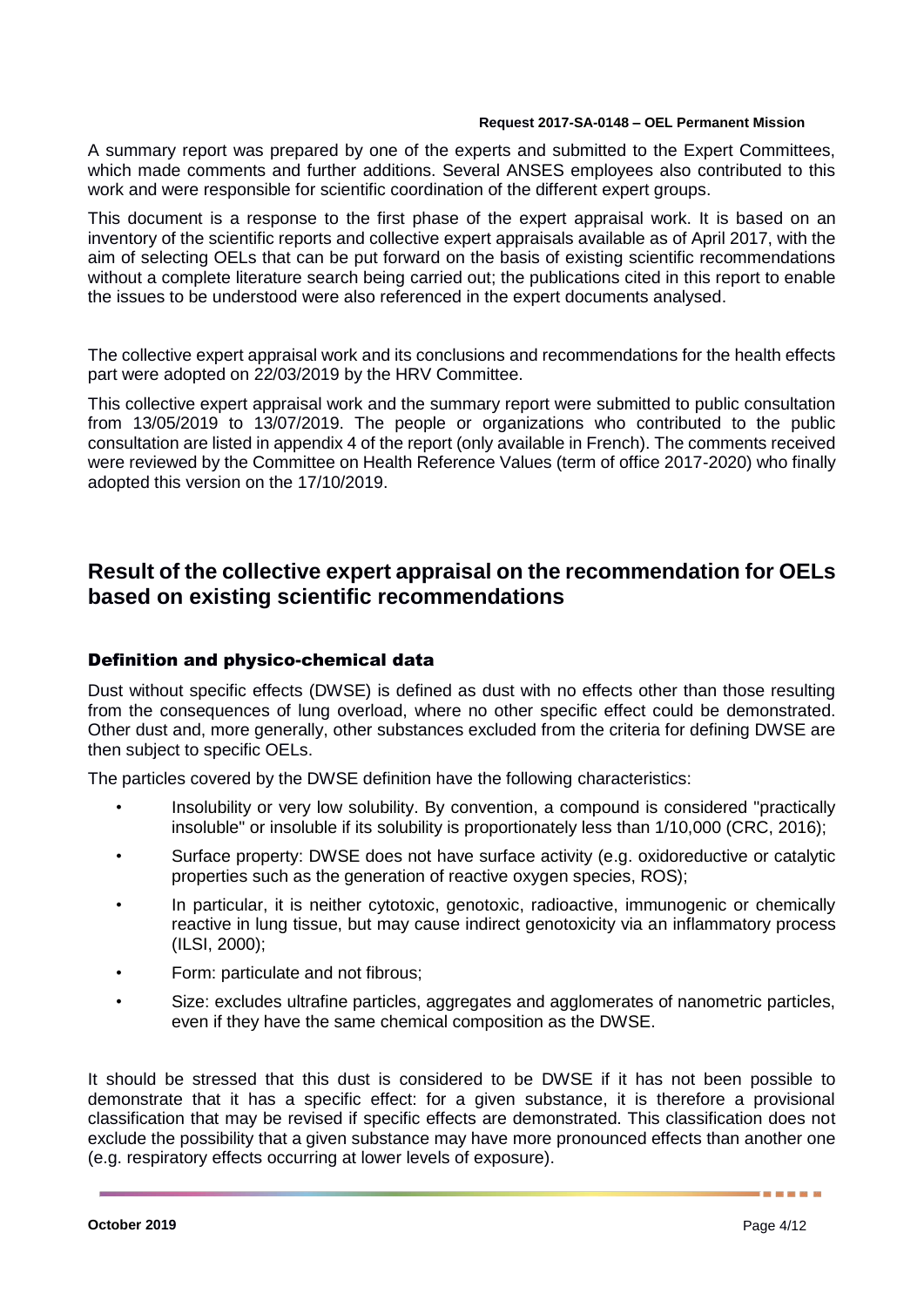## *Definition of the conventional inhalable, thoracic and respiratory fractions*

When in the vicinity of the respiratory tract, aerosol<sup>1</sup> particles can be inhaled. They then settle along the airways (from the nasal cavities and mouth to the pulmonary alveoli). They can then have either a local (irritation) or systemic action depending on their overall physico-chemical characteristics (shape, chemical species, solubility, surface properties, etc.). The NF EN 481 Standard defines several particle-size fractions for airborne particles in relation to their penetration in the respiratory tract, as well as the sampling conventions for these fractions. The three main conventional fractions are the inhalable, thoracic and respirable fractions.

**% of total airborne particles**



**Figure 1: The conventional fractions are represented by the areas delineated by the curves**

①**: respirable;** ① **+** ②**: thoracic;** ① **+** ② **+** ③**: inhalable (INRS, 2016).**

The inhalable fraction  $(1+(2)+(3))$  is the mass fraction of total airborne particles inhaled through the nose and mouth. To sample this fraction, the percentage (I) of airborne particles with aerodynamic equivalent diameter (AED) to be collected is conventionally defined by the following relationship:

 $I = 50$  [1 + exp(-0.06\*AED)] where AED  $\leq 100$  µm

The thoracic fraction  $(1)+(2)$  is the mass fraction of inhaled particles penetrating beyond the larynx. Sampling of this fraction must comply with the following convention: the percentage of the inhalable convention to be collected is given by a cumulative log-normal distribution with a median AED of 11.64 µm and a geometric standard deviation of 1.5. The cut-off diameter<sup>2</sup> with respect to the ambient aerosol is 10 µm.

The respirable fraction  $(1)$  is the mass fraction of inhaled particles that penetrates the unciliated airways. By convention, sampling of this fraction must be such that the percentage of the inhalable fraction to be collected is defined by a cumulative log-normal distribution with a median AED of 4.25 μm and a geometric standard deviation of 1.5. The cut-off diameter with respect to the ambient aerosol is 4 μm.

-

<sup>1</sup> *The term "aerosol" refers to any group of solid or liquid particles suspended in a gaseous medium. Particles are conventionally considered to be suspended if their maximum settling velocity does not exceed 0.25m/s (see INRS ED 984, 2016)*

<sup>2</sup> *Cut-off diameter = AED value such that 50% of the particles have a smaller AED*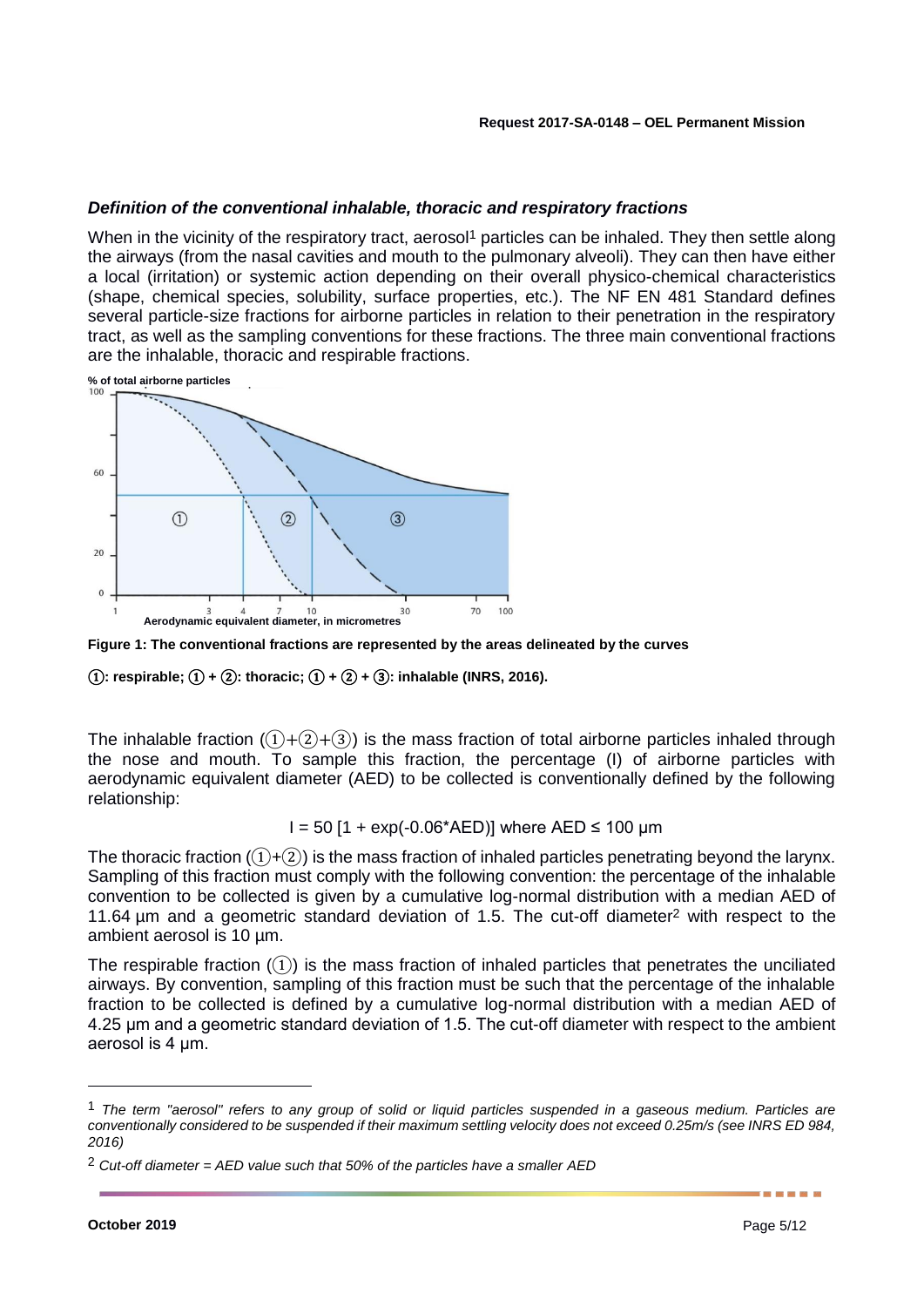Two other fractions and conventions can be deduced from the previous ones:

- The extrathoracic fraction  $(3)$  is the mass fraction of total airborne particles in inhaled air that cannot penetrate beyond the larynx. The conventional extrathoracic fraction is deduced from the difference between the inhalable and thoracic conventions.
- The tracheobronchial fraction  $(2)$ ) is the mass fraction of total airborne particles in inhaled air that penetrate beyond the larynx but cannot enter the unciliated airways. The conventional tracheobronchial fraction is deduced from the difference between the thoracic and respirable conventions.

Only the inhalable and respirable fractions have been considered in this work, since the scientific expert appraisals already available only recommend OELs for these two conventional fractions.

# **Toxicokinetics**

The kinetics of DWSE in the respiratory tract only depend on deposition and clearance.

## *Deposition*

Deposition is dependent on particle concentration, material density, particle size and shape, agglomeration/aggregation tendency and aerosol particle size. The location of aerosol deposition in the respiratory tract is, in addition to physico-chemical characteristics, strongly influenced by interindividual and inter-species anatomical differences (branching of the bronchial system), breathing via the nose or mouth in humans (physical activity), respiratory rate and pathophysiological changes (e.g. chronic obstructive disease) (MAK and BAT, 2016, Chap Vc).

Particles are therefore distributed differently in humans and animals (MAK 2012; Hofmann and Bergmann, 1998).

Rats breathe through the nose only. Their nasal filter is very effective for AED particles > 5 um or < 0.1 µm. In humans, nasal filtration is much less effective and oral breathing comes into play from a breathing rate of 35 L/min.

Differences in deposition site and density also depend on the type of bronchial bifurcations in rats and humans. Anatomical differences between species were described in the paper by Miller (1993). In humans, for instance, regardless of particle size, DWSE is deposited massively in the carina and in areas close to the bronchial bifurcations. In rats and dogs, more intense and more uniform deposition is observed in the lung periphery, terminal bronchioles and immediately adjacent alveolar areas (MAK 2012).

## *Clearance*

Pulmonary clearance, whose function is to purify the lungs, takes place according to different mechanisms: particles are purified from alveolar and tracheobronchial regions according to different half-lives. In humans (healthy non-smokers), pulmonary clearance of practically insoluble dust occurs in two phases: the first is based on mucociliary clearance; the half-life of the particles ranges from a few hours to a few days. The second phase is based essentially on alveolar clearance, and the half-life of the particles is about 400 days (MAK, 2012). Some of the particles deposited in the bronchi and bronchioles therefore have elimination half-lives of more than one working day (MAK, 1997).

When there is a higher particle load, an influx of monocytes is observed and elimination half-lives are prolonged because the macrophages, loaded with particles, can no longer function optimally and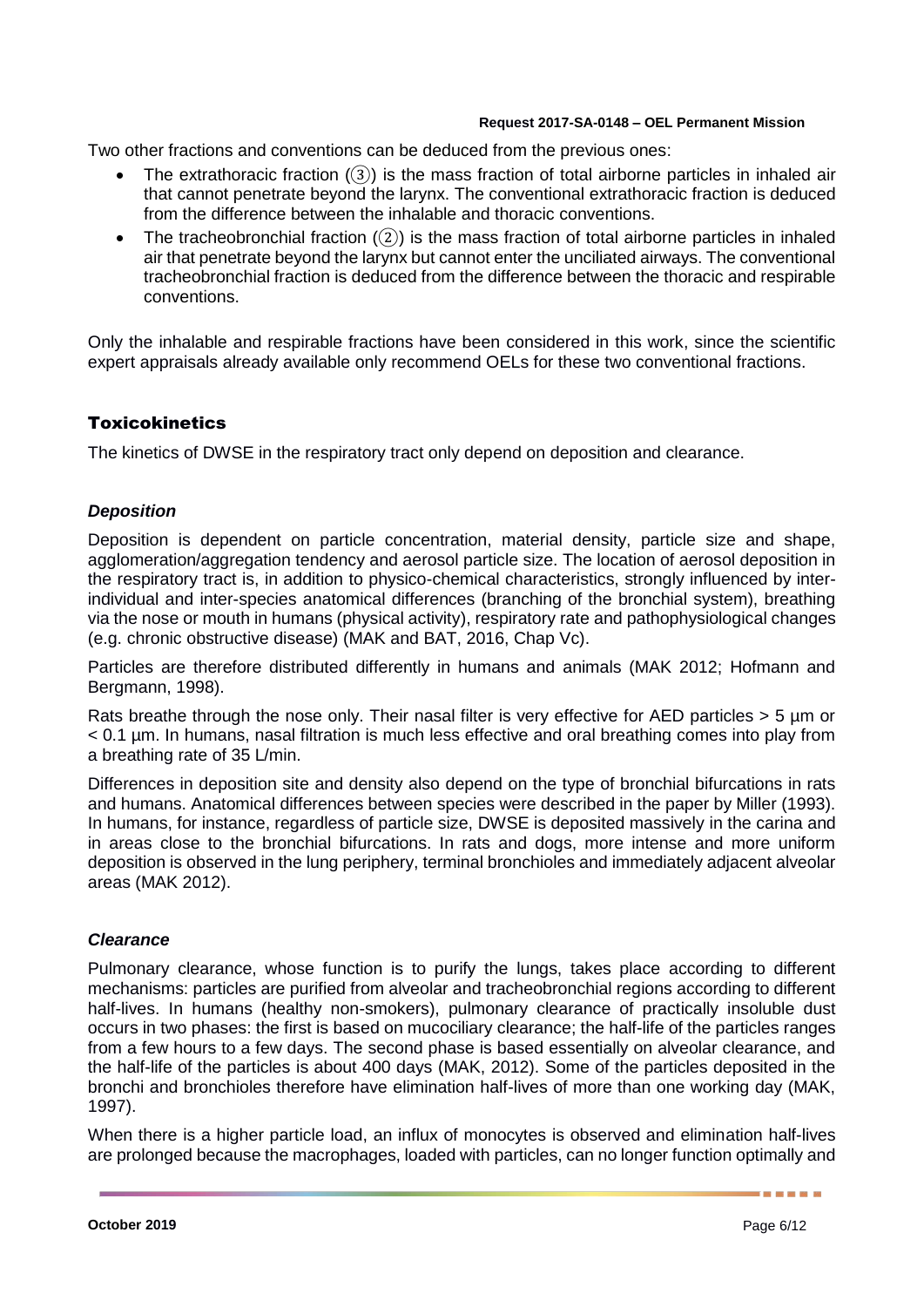their migration to the mucociliary escalator is reduced. The particles then migrate increasingly through type I alveolar cells (or between these cells) and reach the interstitium; they can also migrate into the lymphatic system.

The decrease in alveolar clearance, a distinctive feature of lung particle overload, was first correlated with the volume of internalised particles in the alveolar macrophage pool (Morrow, 1988). The scientific community is currently still debating which parameter is most likely to be relevant in terms of risk assessment: surface area or volume (Borm *et al.*, 2015).

According to Pauluhn (2011), the alveolar elimination half-life is dependent on the exposure concentration (expressed in volume per  $m<sup>3</sup>$ ). For example, for a cumulative exposure increasing from 1  $\mu$ L/m<sup>3</sup> to 10  $\mu$ L/m<sup>3</sup>, the elimination T<sub>1/2</sub> would increase from 60 days to more than one year in rats.

## *Transfer to interstitial tissue*

Morphometric analyses of histological sections from humans and monkeys have confirmed that particles are predominantly retained in interstitial tissue and that the retention percentage increases with higher doses, which may lead to fibrosis. In rats, however, particles are found mainly in the alveolar region, and primarily in macrophages (MAK, 2012).

## General toxicity

## *Subchronic and chronic toxicity*

Particulate matter in general can cause various respiratory system diseases resulting from lung overload, or carcinogenic, fibrogenic, allergenic or irritant effects. These effects mainly depend on the physico-chemical and dimensional characteristics and the location of particle deposition.

So-called alveolar aerosols, including droplets containing fine, poorly soluble particles also known as fibrogenic dust, can cause chronic diseases, with the formation of connective tissue. As the development of fibrosis is determined by the deposition of aerosols in the alveolar space, the atmospheric dust concentration relative to the respirable fraction should therefore be used to assess the impact of fibrogenic aerosols (MAK and BAT, 2016).

The lung overload hypothesis is defined in terms of consequences related to the accumulation of alveolar dust. Signs of overload appear when macrophages, type II epithelial cells or bronchial epithelial cells secrete signals (cytokines and chemokines), resulting in a distinct and persistent accumulation of phagocytes. After the multiplication and activation of alveolar macrophages, lymphocytes and neutrophil granulocytes also become carriers of lung inflammation. Their number increases considerably. The physiological mechanisms are overwhelmed and various elements appear that signal particle overload (MAK, 2012):

- increase in the number of free particles in the alveoli that have not been phagocytised by type I cells (very little assimilation by type II);
- damaged macrophages can enter apoptosis and release particles taken up previously;
- epithelial cells and macrophages release pro-inflammatory mediators (e.g. interleukins, chemokines and mitogens);
- alveolar epithelial cells are damaged, which leads to a compensatory proliferation of type II cells. Mediators secreted by macrophages and alveolar epithelial cells have a mitogenic effect on the epithelium. These two effects, compensatory proliferation and direct mitogenicity, are likely to promote tumourigenicity;
- particles that cross the epithelial barrier, penetrate the pulmonary interstitium and indirectly stimulate fibrosis via fibrogenic mediators secreted by particle-containing macrophages;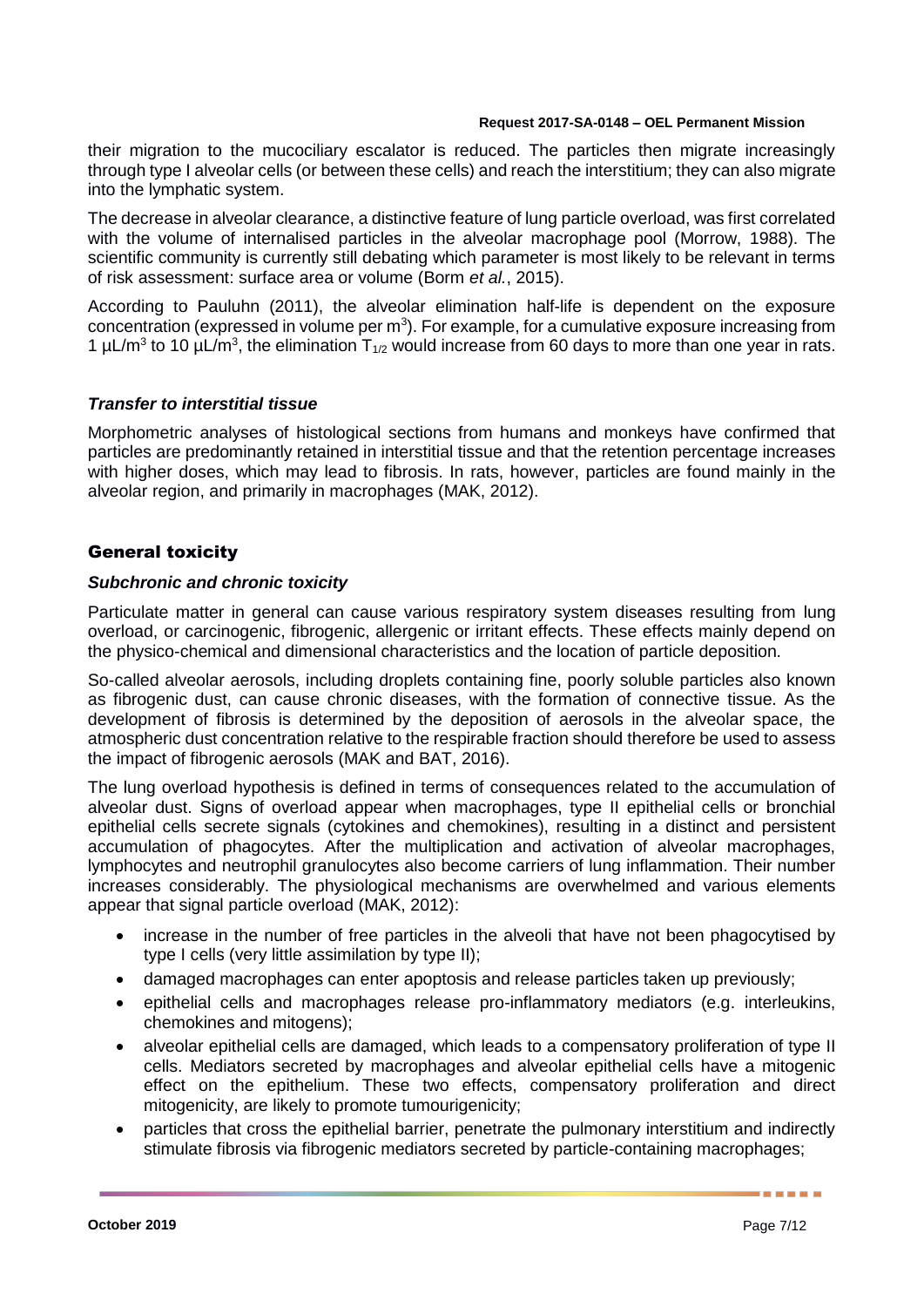particles reach the lymphatic nuclei to an increased extent.

It has been suggested that for low-solubility low-toxicity particles, an inflammatory response in rats may occur when the surface lung load exceeds 1  $\text{cm}^2$  of particles/ $\text{cm}^2$  of proximal alveolar region (region closest to the terminal bronchioles) (Donaldson, 2008).

The accumulation of inhalable dust in the lungs is likely to lead to progressive disorders including chronic obstructive pulmonary disease (COPD). COPD is a lung disease characterised by a persistent decrease in the flow of inhaled gases that develops over years or decades. Symptoms gradually worsen, with shortness of breath on exertion eventually also occurring at rest. It tends to be under-diagnosed and can be life-threatening.

Green (2000) compared tissue reactions to biopersistent granular dust in humans and rats: comparable reactions have been described for dust accumulation, encapsulation, diffuse interstitial fibrosis, lipoproteinosis and alveolar/bronchilolar hyperplasia. Increased morbidity and mortality caused by non-neoplastic respiratory disorders (pneumoconiosis and COPD) have been observed in humans after massive exposure to biopersistent granular dust. Biopersistent granular dust is usually less fibrogenic than asbestos and crystalline silica but has a higher potential to cause COPD. As with rats, exposure to high concentrations leads to overload, causing a collapse in alveolar clearance, although acute inflammation and proliferative reactions appear to be less pronounced in humans.

# *Carcinogenicity*

Poorly soluble particles cause tumours in rats when deposition overwhelms the lung clearance mechanisms, characterising the condition termed "overload". Since the responsiveness of the rat model at lung overload is dependent on both chronic inflammation and cell proliferation, no risk of lung cancer is anticipated at lower lung doses unlikely to induce chronic inflammation or cell proliferation (ILSI, 2000).

In conclusion regarding the carcinogenic risk, it seems that it is not currently transposable to humans, at least not as a proven risk. However, while mice and hamsters do not develop cancer from DWSE, it should be noted that the rat is the most sensitive species in this case. Most expert groups (MAK, ILSI, NIOSH, IARC) consider that while the carcinogenic risk has not been demonstrated in humans, it cannot be rejected as a possible consequence of chronic inflammation.

# Available scientific expert appraisals

The following scientific expert appraisals were identified:

- Maximale Arbeitsplatz-Konzentration (MAK) (respirable fraction: 2011, inhalable fraction: 1997).
- National Institute for Occupational Safety and Health (NIOSH) (2011): report on occupational exposure to titanium dioxide and recommending OELs;
- Health & Safety Executive (HSE) Research Report 141 (2003);
- American Conference of Governmental Industrial Hygienists (ACGIH): the monograph was last published in 2001 (has since been deleted from references) and only provides recommendations.

In all the available documents, the critical effects selected for the OEL recommendation are all based on the consequences of lung overload.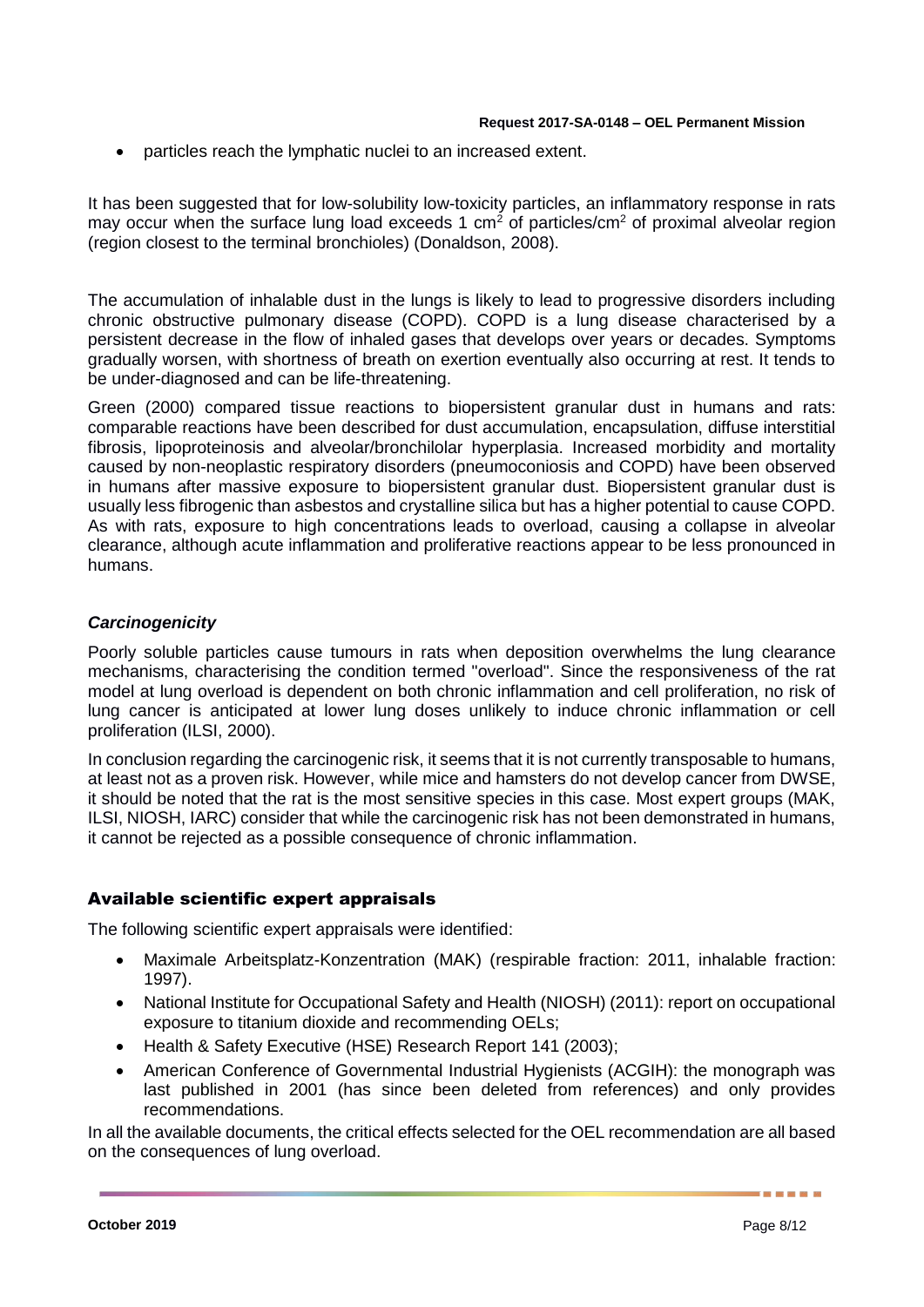The summary table below shows the consistency of the different OELs proposed, particularly for the respirable fraction, regardless of the model used to transpose animal data to humans:

| <b>Author</b>                                                                                              | Critical effect   Key study                                                                                                          |                                                                                              | <b>Critical concentration</b>                                                                                              | <b>Extrapolation</b><br>from animals to<br>humans        | Recommend<br>8h-OEL<br>ed<br>for humans                                                       |
|------------------------------------------------------------------------------------------------------------|--------------------------------------------------------------------------------------------------------------------------------------|----------------------------------------------------------------------------------------------|----------------------------------------------------------------------------------------------------------------------------|----------------------------------------------------------|-----------------------------------------------------------------------------------------------|
| <b>MAK</b><br>Inhalable<br>1997                                                                            | Increase<br>about 5%<br>incidence<br>the<br>оf<br>bronchitis                                                                         | of DFG study<br>in in humans<br>(1983)<br>chronic reanalysed                                 | 3.8 mg $\cdot$ m $^{-3}$                                                                                                   | none                                                     | 4.0 mg $\cdot$ m $^{-3}$                                                                      |
| <b>MAK</b><br>Respir-<br>able<br>2011                                                                      | Proliferative<br>pulmonary<br>A inflammatory<br>response                                                                             | (1991)<br>in<br>Study<br>rats<br>exposed<br>to<br>toner<br>or<br>TiO <sub>2</sub><br>powders | Muhle et al. NOAEC = 1 mg $\cdot$ m <sup>-3</sup>                                                                          | MPPD model                                               | $0.3$ mg $\cdot$ m <sup>-3</sup><br>$(d=1)^{*}$ :<br>average of<br>the three<br>values (0.11, |
| <b>MAK</b><br>Respir-<br>able<br>в<br>2011                                                                 | Displacement<br>of the volume studies<br>distribution<br>οf<br>alveolar<br>of<br>macrophages<br>$< 6\%$                              | Several<br>in<br>rats, with 6<br>different<br>particles                                      | $NO(A)EC = \frac{1 \mu L}{0.29 m^3} \times \frac{\rho}{\int v i} \times \frac{100}{PM_{resp}} \left[\frac{mg}{m^3}\right]$ | MPPD model                                               | 0.25 and 0.50<br>$mg·m-3$                                                                     |
| <b>NIOSH</b><br>Respir-<br>able                                                                            | Inflammation<br>and cancer                                                                                                           | Several<br>studies<br>rats                                                                   | Dose-response modelling with Conversion<br>in calculation of a benchmark dose                                              | ratio<br>the<br>οf<br>rat/human<br>lung<br>surface areas | with 2.4 mg $m3$                                                                              |
| HSE,<br>Research<br>Report 141<br>(2003)<br>prepared<br>by Institute<br>of<br>Occupatio<br>nal<br>Medicine | Inflammation<br>(<2%<br>neutrophil<br>granulocytes<br>broncho-<br>in<br>alveolar<br>lavage fluid for<br>95% of<br>the<br>population) | <b>Not</b><br>of applicable                                                                  | NOAEC = $4.0$ mg $\cdot$ m <sup>-3</sup><br>(obtained by modeling)                                                         | <b>PBPK</b><br>model<br>(Tran et al, 1999)               | 1.3 mg $\cdot$ m $^{-3}$                                                                      |

#### **Table 1: Summary of available scientific expert appraisals**

\* For the 8h-OEL for respirable fraction, the MAK Commission recommended the average of the 3 values obtained with the two calculations A and B:

- A: 0.11 mg.m<sup>-3</sup> for toner powder

- A: 0.25 mg.m<sup>-3</sup> for titanium dioxide powder

 $-$  B: 0.5 mg.m<sup>-3</sup> based on a study with 6 different particles

Choice of OEL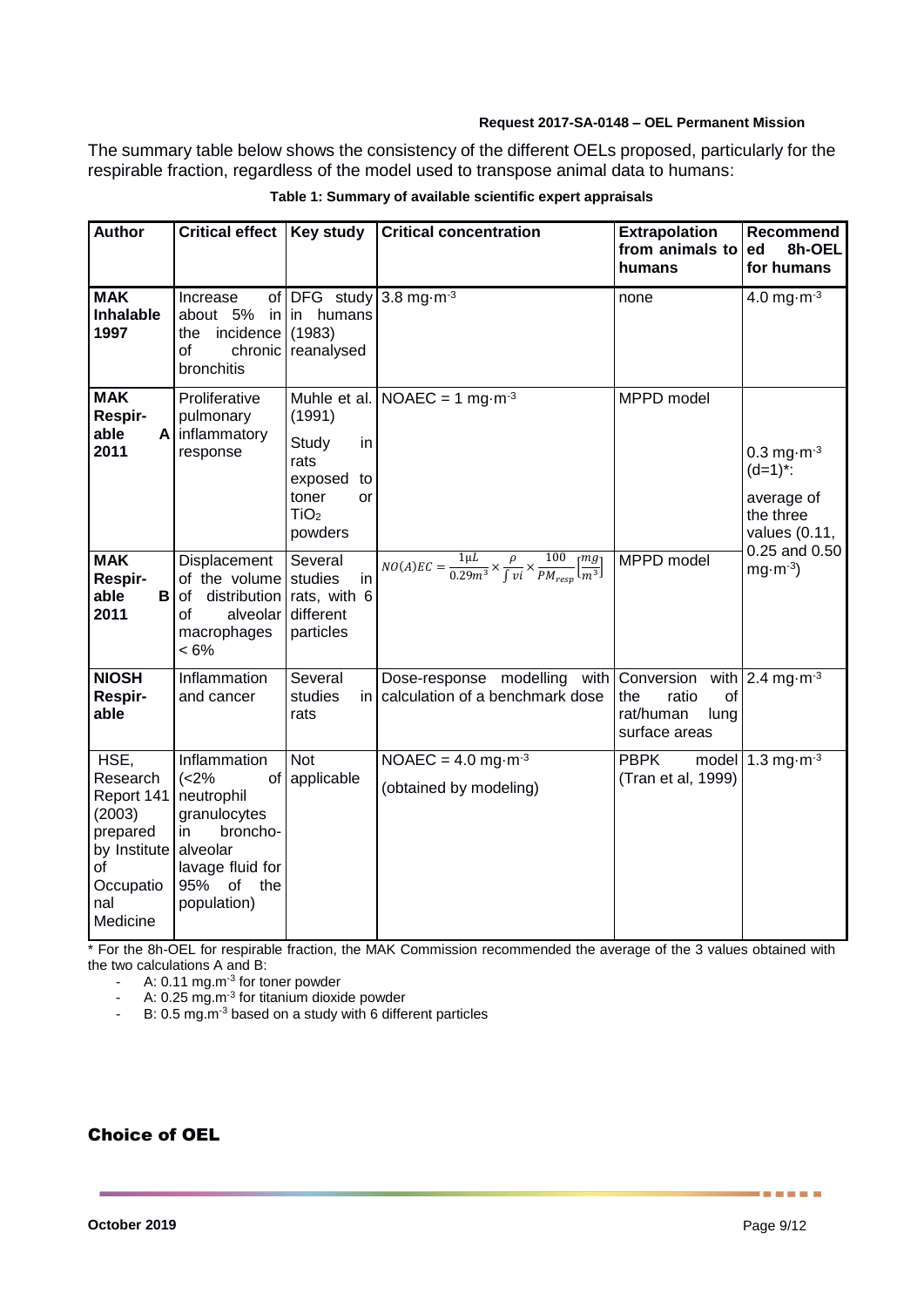## *8h-OEL for the inhalable fraction*

The MAK Commission value of 4 mg $\cdot$ m<sup>-3</sup> is the only one with a documented scientific basis currently available. The MAK Commission determined a threshold value, based on data from a human study for impaired lung function, corresponding to an increase of around 5% in the baseline incidence of chronic bronchitis. In 1966-1970, the DFG study on chronic bronchitis was performed as a transversal epidemiological study. Data collection was continued in the years 1972-1977 in the form of a longitudinal study on foundry workers. This value appears protective insofar as the exposure also included dust with identified specific effects.

## **In view of the scientific expert appraisals currently available, the HRV Committee proposes retaining a value of 4 mg·m-3 for the 8h-OEL for the inhalable fraction of DWSE.**

## *8h-OEL for the respirable fraction*

The HSE approach is different from NIOSH and the MAK Commission, as it uses a PBPK model (Tran *et al.,* 1999). This model makes it possible to calculate mass fractions of particles at different times in different lung compartments, mainly the alveolar surface, interstitial tissue and lymph nodes (themselves divided into subcompartments). However, the disadvantage of this approach is that the model's predictive capacity of the PBPK model in humans has not been established, even if the model did use the well-established physiological parameters of the human body.

This approach was therefore not retained.

The main differences between the two approaches of the MAK Commission (A and B) are the choice of critical effect, the number of key studies selected, the number of substances studied and the critical concentration used. Both approaches are based on the use of MPPD software to extrapolate from animals to humans.

The MAK A approach is based on the proliferative pulmonary inflammatory response i.e., the NOAEC retained should not induced a significant increase in inflammatory cells, inflammationspecific cytokines, enzymes specific for cytotoxicity or pulmonary epithelial hyperplasia, and was based on a study on rats exposed to  $TiO<sub>2</sub>$  or toner powder. In comparison, the MAK B approach, based on the study by Pauluhn *et al.*, 2011, has the advantage of proposing a value based on six types of particles of different densities. It is also based on a better documented mechanism of action.

The MAK Commission recommended the average of the 3 values derived with the two approaches as the 8h-OEL. On the opposite, the MAK Commission's B approach, leading to an 8h-OEL of 0.5 mg.m<sup>-3</sup> (d=1), was preferred to the A approach by the HRV committee for the reasons mentioned above.

The main differences between the MAK and NIOSH approaches also lie in the choice of critical effect, the number of key studies selected, the number and nature of substances studied and the critical concentration used.

A major advantage of the MAK Commission's B approach is that the value is based on six different particles, unlike that of NIOSH, which is based on studies conducted only on  $TiO<sub>2</sub>$ . The HRV Committee considers the two approaches to be highly comparable in terms of quality, and that the fact that the MAK Commission uses six particles of different densities is a key element in favour of this approach. However, the HRV Committee also believes it is important to correct this value by density, as the MAK Commission did not do so in order to leave users the option of using the density of the particle of interest.

In the absence of field data or studies providing data on density for dust without specific effect at the workplace, the Committee chose to remain consistent with the data of the experimental study used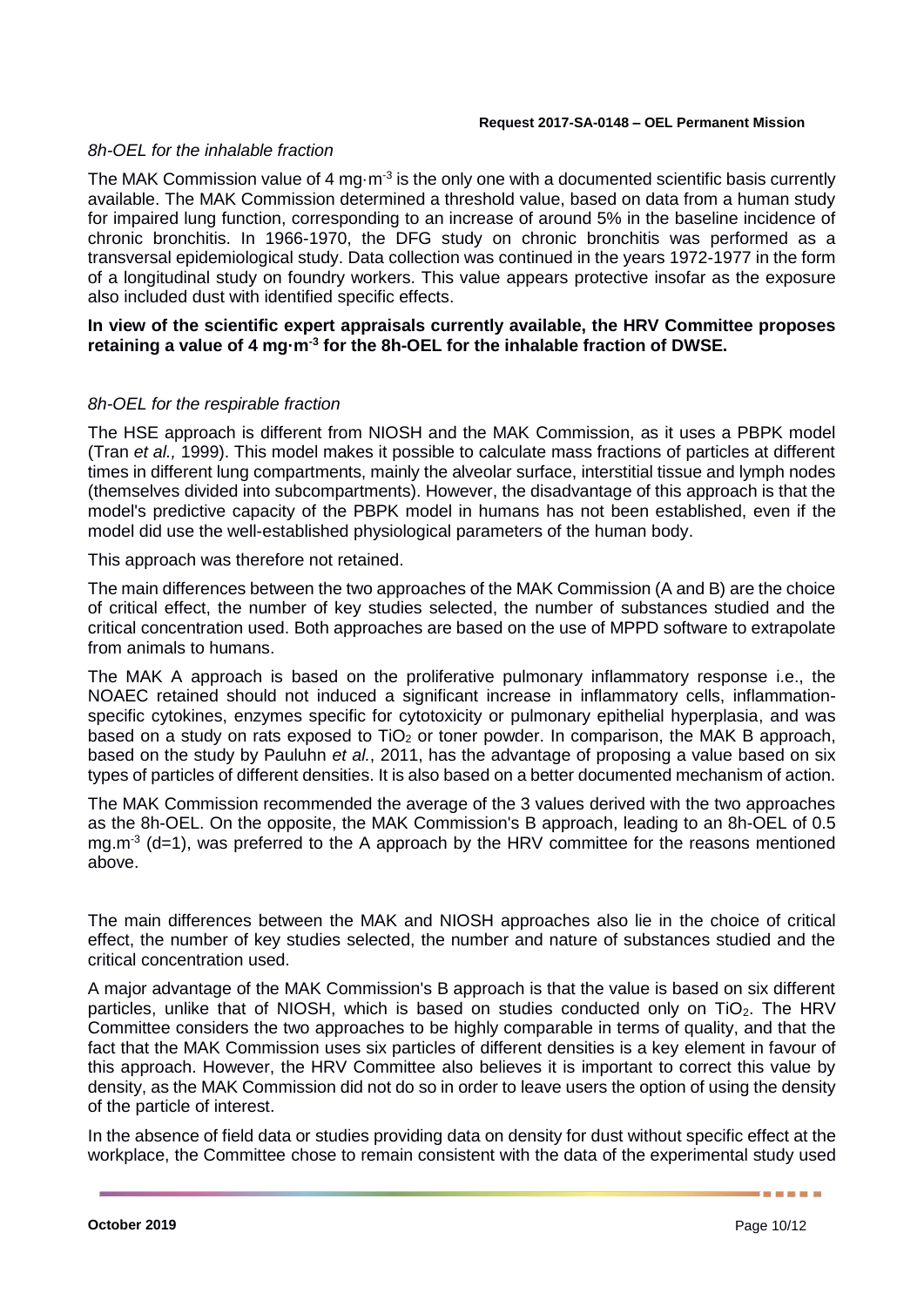to derive the value in the MAK B approach and to be conservative by correcting with the lowest density value of the six particles used excluding nanometric particles (Pauluhn *et al.,* 2011). Based on the study by Pauluhn *et al.* (2011), the lowest density of the particles used in the calculation excluding nanometric particles is that of carbon black with 1.8 g.cm<sup>-3</sup>. Considering the strengths of this approach described above, the HRV Committee therefore chose to retain the value of the MAK Commission's B approach, corrected by the density of 1.8, for deriving the 8h-OEL for the respirable fraction.

**The value used to recommend an 8h-OEL for the respirable fraction for DWSE is therefore 0.5 x 1.8 = 0.9 mg·m-3 . This value is used regardless of the density of the particles found in the working atmosphere.**

# **Results of the collective expert appraisal**

8h-OEL recommended for the inhalable fraction based on existing scientific expert appraisals: 4 mg $\cdot$ m $^{-3}$ 

8h-OEL recommended for the respirable fraction based on existing scientific expert appraisals: 0.9 mg $\cdot$ m<sup>-3</sup> (to be used regardless of the density of the particles found in the working atmosphere)

The HRV Committee would like to stress that these values may be reviewed more precisely at the end of the second phase of the work to be carried out, but they nevertheless constitute a basis for an initial revision of the regulatory values for DWSE currently in force.

Given the particle-size continuum encountered in workplaces, and although this OEL specifically concerns particles larger than 100 nm, the Committee suggests that this OEL should be applied to any exposure to inhalable or respirable dust without a suspected specific effect, regardless of the particle-size distribution.

# **References**

French Standards Institute (AFNOR), Quality in expertise activities – General requirements of competence for an expertise activity. French Standard NF X 50-110, May 2003.

ANSES (2014). Occupational exposure limits - Reference document. French Agency for Food, Environmental and Occupational Health & Safety, Maisons-Alfort. 122 p.

Borm P, Cassee FR, Oberdorster G. Lung particle overload: old school – new insights? Particle and Fibre Toxicology (2015) 12:10. doi: 10.1186/s12989-015-0086-4.

Donaldson K (2008). Concordance between in vitro and in vivo dosimetry in the proinflammatory effects of low-toxicity, low-solubility particles: the key role of the proximal alveolar region. Inhal. Toxicol.; 20(1):53-62.

Green FH (2000). Pulmonary responses to inhaled poorly soluble particulate in the human. Inhal Toxicol; 12: 59–95.

HSE (1999) Investigation into the pulmonary effects of low toxicity dusts parts I and II. Prepared by the Institute of Occupational Medicine and the Department of Biological Sciences Napier University for the Health and Safety Executive. Contract Research Report 216/1999.

HSE (2003). Risk assessment of inhaled particles using a physiologically based mechanistic model. Prepared by the Institute of Occupational Medicine for the Health and Safety Executive. HSE Research Report 141.